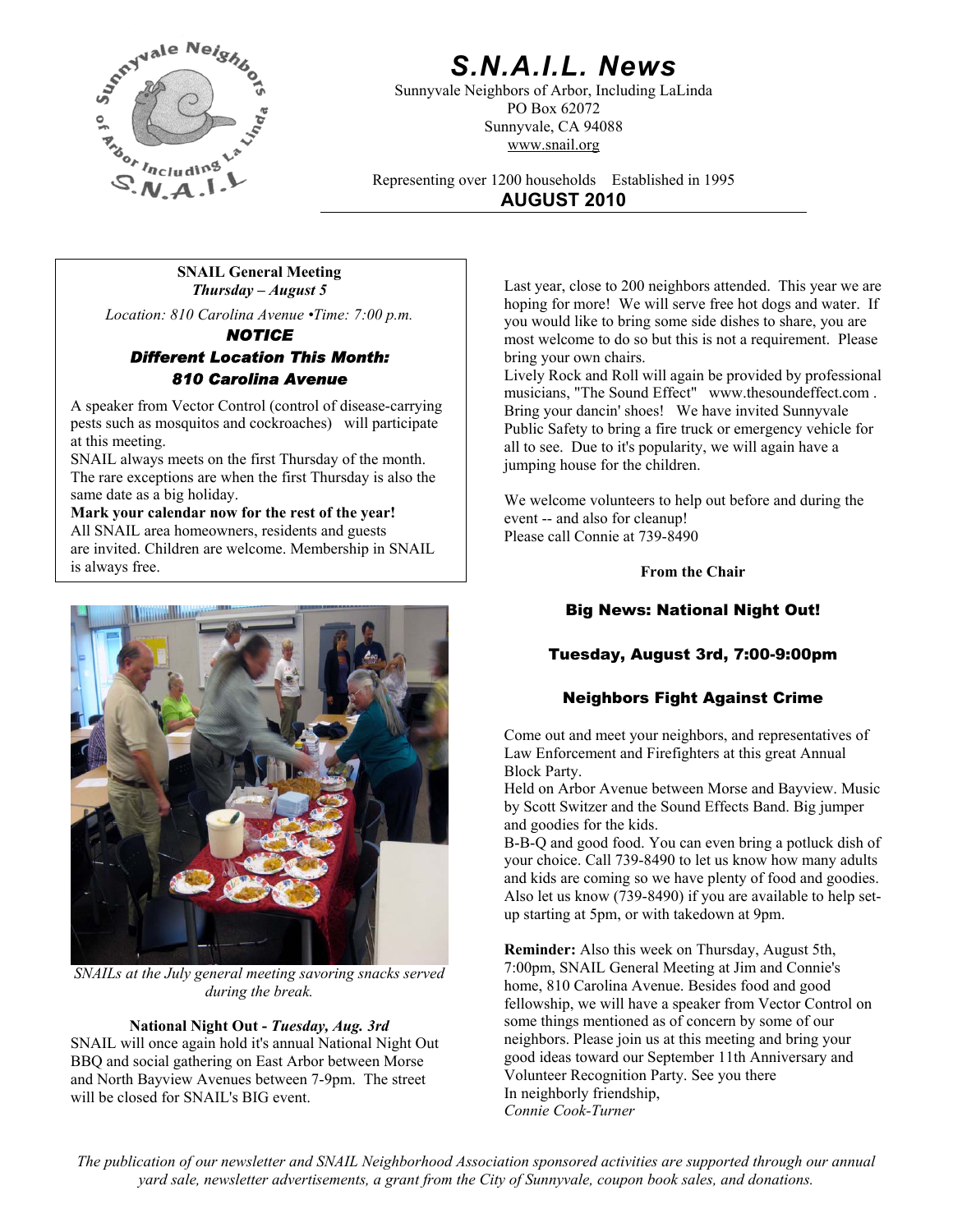### **Great News! -- Sunnyvale Grants**

Last year, SNAIL applied for a reimbursement grant through the Sunnyvale Neighborhood Grants Program for assistance with newletter production costs. In July, SNAIL's Final Report on it's project was accepted and SNAIL was awarded \$1000.

Meanwhile, last June, SNAIL applied for another grant through the same program. We are pleased to report that our application was accepted and that SNAIL will be reimbursed up to \$850 pending acceptance of our Final Report in June 2011.

Many, many, heartfelt thanks go to Elaine Rowan and several SNAIL volunteers for both the application and Final Report efforts.

### **Big SNAIL Party on Sept. 11**

Mark your calendars for a big SNAIL party recognizing our 15th Anniversary on Sept. 11 -- more news to come! *Bonnie*

#### **SNAIL Dinner Night Out has turned into a Sunday Brunch in August**

*Sunday, August 15th Location: Marie Callendars 751 E. El Camino Real Time: 11:30am*

A great variety buffet includes traditional breakfast, soup/salad bar, salmon & rice, Mexican food, Cutting board with ham  $&$  roast, juice, champagne, and coffee. \$16.95 adults, \$7.95 children under 12. Call 739-8490 for reservations.

**Retired Del Monte, Shuckels, Libby workers wanted**  The Sunnyvale Historical Society and Museum is looking for retired Sunnyvale cannery workers for a special reception planned in their honor. The retired Sunnyvale Cannery Workers celebration is scheduled for August 17th, 1:30-3:30pm at Heritage Park Museum, 570 East Remington Drive.

Anyone who worked the "minors line" or seasonal fruit lines of local Canneries is invited. During the event, artifacts, photos and other memorabilia will be on display upstairs, in addition to the permanent cannery exhibit. For more information, call 408-749-0220. *Sunnyvale Sun, July 9, 2010*

#### **SNAIL 15-Years Celebration**

S.N.A.I.L. will celebrate 15 years of volunteers working to blend the relationships of their residents and city officials into a comfortable safe neighborhood. The recognition of these years and hard working individuals will be SEPT. 11th (save afternoon and evening until times are decided at the AUG. 5th general meeting)

*We need more of those hard workers to make this happen.*  Committee plans include a Tri-tip dinner for \$1. It will include birthday cakes (Jeannet Foy and Barbara Williams will organize the production) potato salad and awards (by Connie Cook-Turner) a raffle done by (YOU! all those things that were too good to donate to the garage sale can be donated to those citizens who are willing to respond that they will be in attendance BEFORE September).

From the entertainment committee Melissa's jumping house will be there, Shelley's face painting and what ever else you help us think of before the event.

We are looking for a head of the committee of worker bees. Those people that handle name tags, set up, clean up, signs, more ideas for entertainment. We need an appetizer and side dish committee leader. Just fun jobs.

Please call Jeannie in Aug. at 734-0739 to say some of the following things. "I will be there." to that statement you can add "to help", "to bring a side dish" "what time did you decide at the AUG 5th meeting?" or most especially say "I will be there to be thanked for making this association such a great one."

#### **Half of states West Nile reports are from Santa Clara County**

Nearly half the dead birds that have tested positive for West Nile Virus in California since the start of the year have been found in Santa Clara County, and a state report shows that Cupertino, Campbell, and SW San Jose may be particularly active. In recent weeks, the district also reported three crows with the Virus were found in Sunnyvale.

When there is a case of positive detections, the County hosts Community Meetings to let the City and Public know of any needed action.

To report a dead bird or squirrel in the neighborhood, call 24 hour hot line @ 877-968-2473 or visit www.westnile.ca.gov.

There will be a speaker from Santa Clara County Vector Control District @ SNAIL General Meeting, Thursday, August 5th, 7:00pm @ 810 Caroline Avenue.

#### **Summer Series Music + Market**

The Sunnyvale Summer Series Music + Market provides live music, great food and a market of arts and craft vendors every Wednesday! Time: 5:00pm-8:30pm Where: Murphy Avenue, Downtown Sunnyvale Aug. 4: Julio Bravo y Su Qrquesta Salsabor (Salsa) Aug. 11: Busta Groove (top 40, dance) Aug. 18: Native Elements (reggae) Aug. 25: Pacific Standard Time (70's funk/r&b) Sept. 1: The Hitmen (rhythm & blues)

#### **Sunnyvale Jazz & Beyond Series**

On Saturday nights, Murphy Avenue is closed and you can order dinner in the street at your table while listening to excellent free live jazz music. The dinner menu has selections from each of the downtown restaurants. Sunset Magazine suggests that you bring a cell phone to place your order.

Aug. 07 – Mark Russo Quartet (straight ahead jazz & latin)

Aug. 14 – Kaye Bohler (blues/jazz)

Aug. 21 -- Tony Lindsay with Tom Politzer

(r&b & contemporary jazz)

Aug. 28 – Jeff Bordes & The Jazz Desperados (jazz-funk)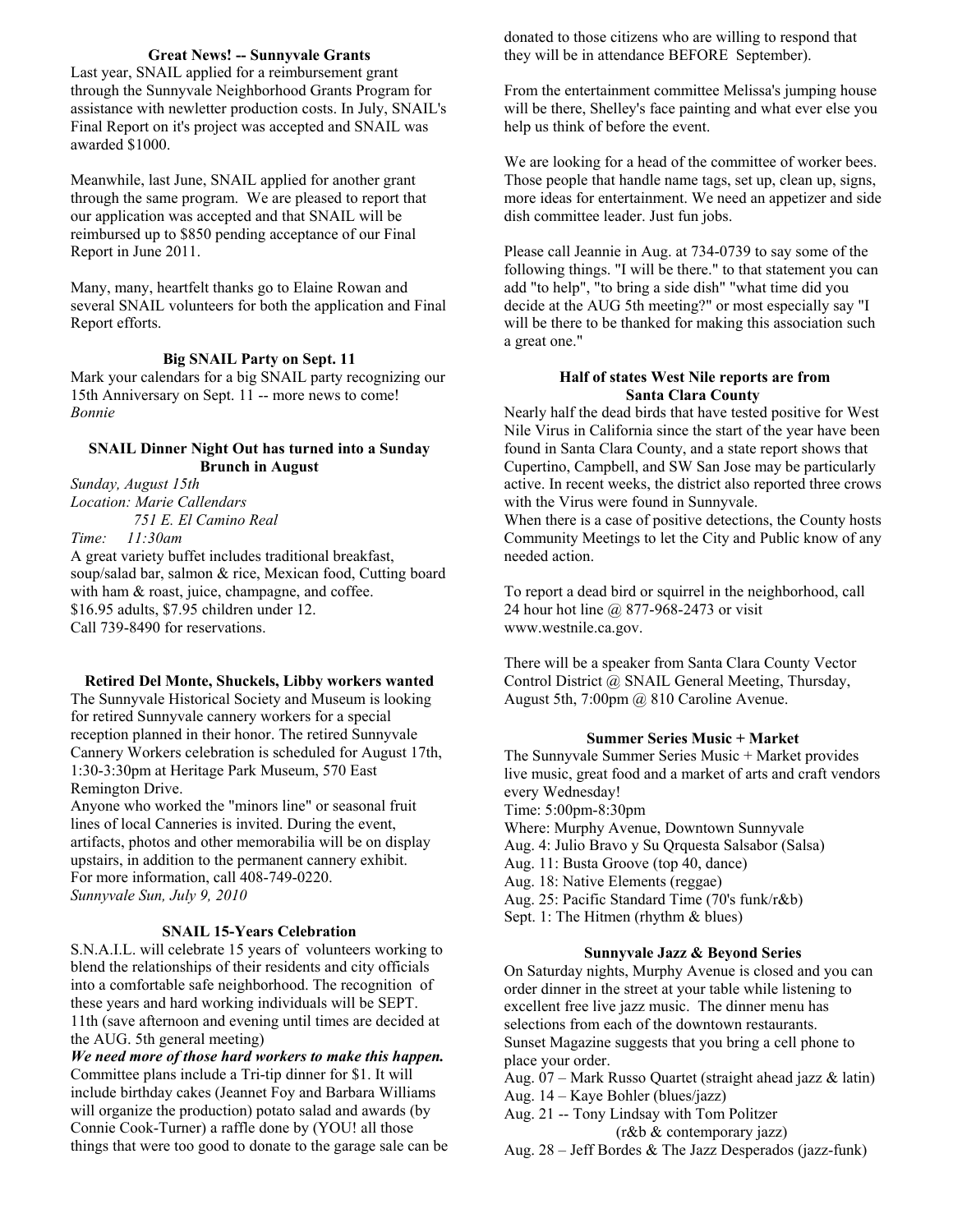#### **Entertainment Books**

SNAIL is not selling Entertainment Books in the normal **Finished project around SNAIL Neighbors**  fashion this year. They will be available for one month only on a pre order basis.

Call 734-0739 and tell Jeanie you want the 2011 book for \$22.50 and they will be ordered for pick up in September. After that one time order only we will return to the Yore Fundraiser books.

#### **Writers Needed**

SNAIL needs writers for our monthly newsletter. Report on events you've attended or local issues of concern to your neighbors. Got something on your mind? Write a "letter to the editor". Input is required to the editor before the last week of the month. Send emails to SNAILeditor @ snail.org or call Gianfranco at 733-2446.

#### **What is Neighborhood Preservation?**

Neighborhood Preservation is a division within the Department of Public Safety. We are committed to maintain and improve the quality of life in residential and commercial neighborhoods.

Our goals are to promote attractive and maintained residential and non-residential properties and neighborhoods, and discourage neighborhood decline by resolving property maintenance violations in accordance with the Sunnyvale Municipal Code. We resolve property maintenance nuisances throughout the community by providing education and assistance, as well as, conduct progressive enforcement when necessary. In addition, we implement improvement plans in targeted areas and support neighborhood clean-up programs and events.

Typical property maintenance violations we enforce include; trash and recycling containers stored in the front yard, junk and debris and other items stored in public view, vegetation growing over the street or sidewalk, weeds in the front yard, graffiti on private property and parking on the dirt or lawn.

For more information or to report a violation, contact Neighborhood Preservation at (408) 730-7610 or by e-mail: [np @ ci.sunnyvale.ca.us](mailto:np@ci.sunnyvale.ca.us) *Chris Koelbel N* **Did You Know.....** *eighborhood Preservation Specialist City of Sunnyvale*



*Lines for bicycles on E. Arbor* 



*One of the new corner curbs on Duane and Kirk* 

If you simply type "snail" in a Google MAPS search, you will be shown a map of our neighborhood!

*ckoelbel @ ci.sunnyvale.ca.us* 

*(408) 730-7521* 

*SNAIL BOARD and CITY of SUNNYVALE SUPPORT STAFF*

| Chair                                      | Connie Cook-Turner  | 810 Carolina Ave.                   | 739-8490 |
|--------------------------------------------|---------------------|-------------------------------------|----------|
| <b>Vice Chair</b>                          | Bonnie Lloyd        | 802 Borregas Ave.                   | 747-1949 |
| Secretary                                  | Tarik Peterson      | 667 San Diego Ave.                  | 745-1241 |
| Treasurer                                  | Jeannie Biddle      | 245 East Eaglewood                  | 734-0739 |
| Newsletter Editor                          | Gianfranco Paolozzi | 351 Cypress Ave.                    | 733-2446 |
| <b>Newsletter Distribution Coordinator</b> |                     | (Problems/Missed Papers)            | 739-8490 |
| <b>Neighborhood Preservation</b>           | Chris Koelbel       | $CKoelbel$ @ ci.sunnyvale.ca.us     | 730-7521 |
| Neighborhood Resource Officer              | Jim Davis           | JDavis $\omega$ ci. sunnyvale ca.us | 730-7145 |
|                                            |                     |                                     |          |